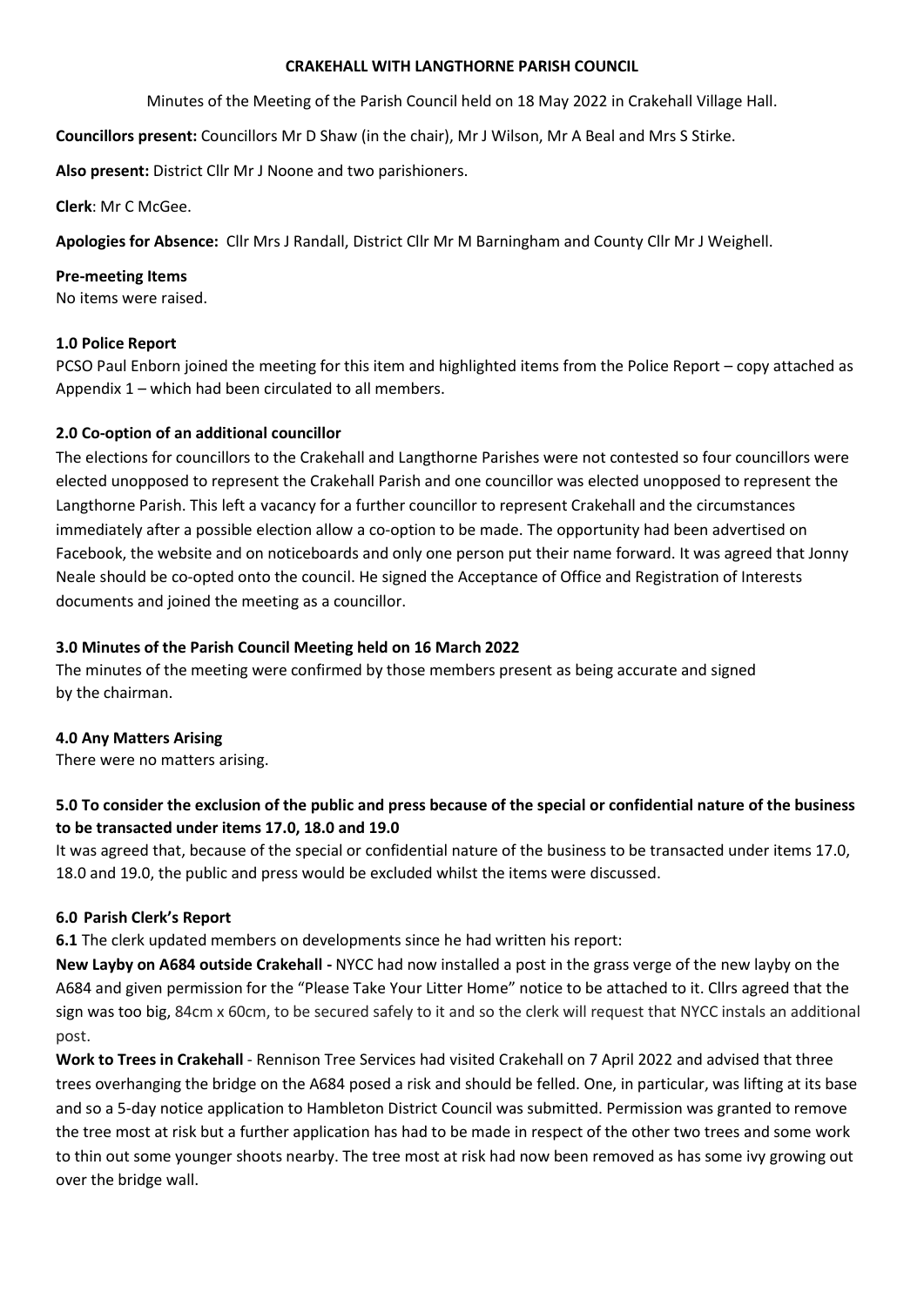# 6.2 Planning Applications to Hambleton District Council

# 6.2.1 Consultations requiring a response before 18 May 2022

- 22/00507/FUL Change of use of one-bedroom residential cottage to holiday let accommodation at Munton Cottage, 3 West Terrace, Great Crakehall – no objections were raised.
- 22/00953/CAT Works to trees in a conservation area at The Batts, Little Crakehall Bridge, Little Crakehall This was an application made by the Parish Council – see 1.6 above – a response therefore seemed unnecessary!

# 6.2.2 Consultation requiring a response after 18 May 2022

None received.

# 6.2.3 Notification of Decisions

- 21/02605/FUL Alterations and change of use of detached 3 bay domestic garage to home office at The Old Granary Little Crakehall – Granted
- 21/02851/FUL Construction of an agricultural workers dwelling at Kirkbridge Farm, Ings Lane, Kirkbridge Granted
- 22/00479/FUL Subdivision of existing dwelling to form 2 dwellings and replacement of all windows as amended by plan received by Hambleton District Council on 31 March 2022 at Hawkstone, Little Crakehall – Granted
- 21/03034/FUL Two storey extension to dwelling; internal rearrangement; and replacement
- windows as amended by Hambleton District Council on 6 April 2022 at Holly Cottage, The Green, Great Crakehall – Granted
- 21/03035/LBC Listed Building Consent for a two storey extension to dwelling; internal
- rearrangement; and replacement windows as amended by plans received by Hambleton District Council on 6 April 2022 at Holly Cottage, The Green, Great Crakehall – Granted
- 21/03022/FUL Construction of a replacement single storey rear extension as amended by plans received by Hambleton District Council on 6 April 2022 at The Annexe At Crakehall House, The Green, Great Crakehall – Granted
- 21/03023/LBC Listed Building Consent for the construction of a replacement single storey rear extension and removal of internal stud wall as amended by plans received by Hambleton District Council on 6 April 2022 at The Annexe At Crakehall House, The Green, Great Crakehall – Granted.
- 22/00566/CAT Works to trees in a conservation area outside Crakehall House, The Green, Crakehall Granted.

# 7.0 Financial matters / audit

# 7.1 Final accounts for 2020/21 and Bank Reconciliation Statement 31 March 2022

The documents that had been circulated showed that the closing balance at the end of 2021/22 was £12,294.62 However, this included two committed / reserved sums totalling £1,404.00:

- future maintenance payments for Mrs. Precious' grave - £820.00

- funds held on behalf of the dormant Crakehall Angling Club (from March 2013) - £584.00

The adjusted uncommitted carry forward was therefore £10,890.62 – just slightly in excess of the agreed contingency sum of £10,000.

The accounts had been subject to Internal Audit and, whilst no real issues of concern had been raised, the auditor had made three recommendations:

- a) That the council should consider either increasing the threshold above which quotations are sought or awarding a standing contract for this and similar works. Councillors agreed that a list of "Preferred Contractors" (who have done work of good quality for the council in the past at a competitive price) should be established and Financial Regulations amended accordingly.
- b) That the council should consider whether there is a need to refresh the tree assessment review undertaken by Barnes Associates in November 2018. It was agreed to commission formal assessments on a 5-year cycle but that the Lead Councillor should undertake regular reviews and, of course, the council should respond to any issues raised by residents.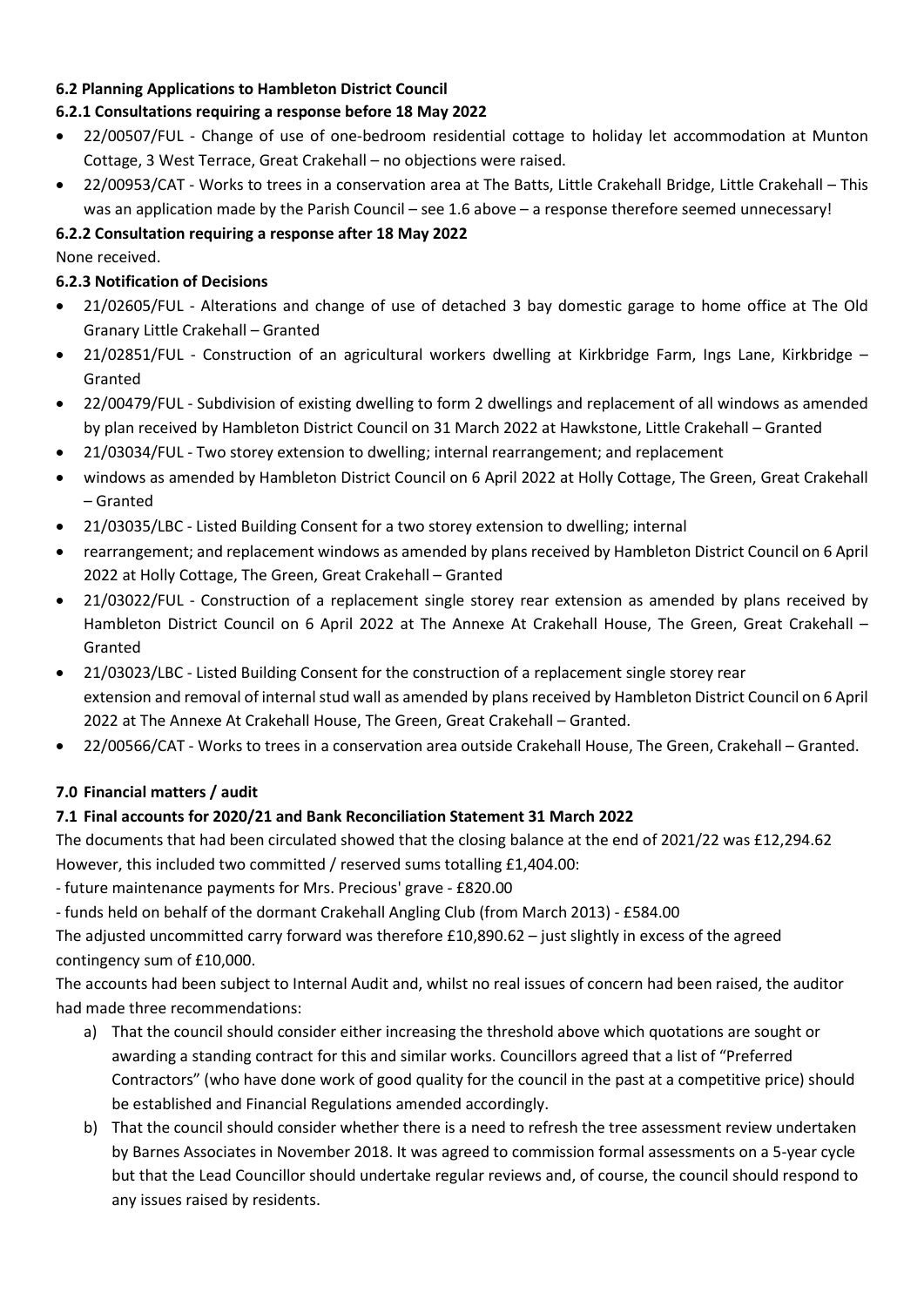c) That the council should consider whether there is a need to review the arrangements for reviewing the safety of cemetery memorials. It was agreed that the Lead Councillor, Chairman and Clerk should undertake (and record) a formal "walk round" assessment as soon as possible. If any memorials were causing concern, professional assistance should be sought.

## 7.2 Annual Return documents for approval

The Annual Governance and Accounting Statements for 2021/22 which form part of the External Audit requirements were formally approved. Receipts and Payments both fell below £25,000 for 2021/22 so, like last year, an "Exemption" will be claimed. The chairman signed the relevant documents.

## 7.3 Receipts / Payments from 1 April 2022 to 30 April 2022

A full list of transactions had been circulated. The council's balances at 30 April 2022 stood at £15,909.57

## 7.4 Budget monitoring

The budget had been set to reflect the decisions taken in November 2021 about the council's base budget for 2022/23. No particular issues were flagged up by the monitoring statement.

## 7.5 Community Infrastructure Levy Payment

The council had been allocated a CIL Contribution of £2,853.10 related to Planning Application Reference 20/00330/FUL - the construction of 18 residential dwellings on land to the North Of Crakehall Water Mill, Hackforth Road, Little Crakehall. The money must be used for infrastructure identified as important by the local community including provision, improvement, replacement, operation or maintenance of infrastructure. Local councils have a duty to report to Hambleton District Council annually on how they use their CIL monies and any money that is not spent by the Parish or Town Council after 5 years will be claimed back by Hambleton District Council. Councillors agreed to review, on a regular basis, how this money could be spent. At the request of Cllr Wilson, the clerk clarified that the money could be spent on a number of different projects.

# 8,0 Traffic Flow Through Crakehall

8.1 Cllr Shaw reported the latest data from the Vehicle Activated Sign with 85<sup>th</sup> percentile speeds as:

- Great Crakehall 31.9 mph
- Little Crakehall 33.1 mph

The latest data about Police Speed Check visits showed three visits so far in 2022 and a total of 98 offences. This was double the rate of offending per visit when compared to 2021 so Cllr Shaw will contact the police to request more frequent visits.

8.2 Cllr Shaw recalled that NYCC had promised to re-do the road markings at either end of the village once the resurfacing work through the village had been completed. This had not yet happened so will be pursued with a request that the road markings might include white triangles (like the new markings at Patrick Brompton). Highways will also be asked to review, and replace where necessary, the 30 mph signs through the village as some have deteriorated badly and others have been damaged.

8.3 At the last meeting, councillors were disappointed by the arguments put forward by NYCC in relation to 40mph buffer zones at either end of Crakehall and resolved to pursue matters further. Cllr Shaw agreed to draft something for the clerk to send to Highways and accordingly this was done on 24 March 2022. A response was received on 29 March 2022. However, the Chairman and the clerk were not convinced by these further comments and so went back to Highways on 5 April 2022. No response has yet been received despite a reminder email on 21 April 2022. This will be pursued.

## 9.0 Platinum Jubilee Celebrations

A meeting of the Crakehall organising group was held on 12 May 2022 to ensure, amongst other things, the coordination of events and publicity. Two posters have been produced to promote the lighting of a beacon on 2 June 2022 at 9.45pm and the Jubilee Fair on 5 June 2022. The council's responsibilities relate only to the lighting of the beacon as the School PTA is organising events on 5 June 2022. Community events are also planned for Langthorne on 2 June and 5 June 2022. The seat for the green in Langthorne (purchased using funds raised by residents) will be officially "opened" by the children of the village on 5 June 2022. They will also be given their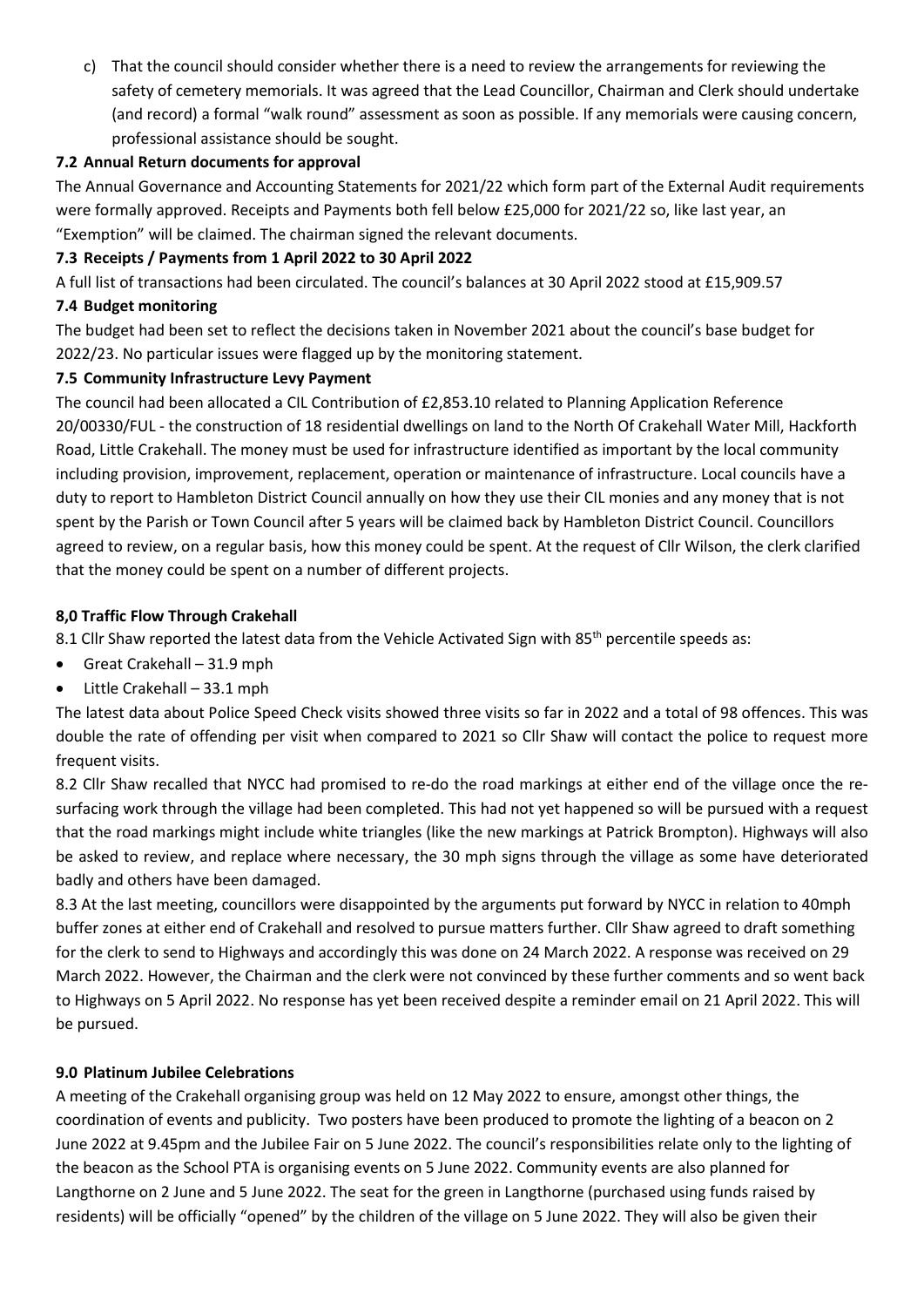Jubilee mugs at that time. The children of Crakehall will be invited to collect their mugs from the village hall on 2 June 2022.

# 10.0 The Old Chapel in the Cemetery

The council agreed Cllr Beal's request that he, Barrie Morris and Bob Shephard should, as far as they can, clean and renovate the chapel. An initial budget of £200 was agreed to cover cleaning, safety products and materials. No future purpose for the building was agreed but it was agreed to seek estimates for repairs to the Bell Tower and repainting of fascia boards as improvement and weatherproofing measures. The clerk advised that Colin Bartram had done some further work to replace slates, refix lead, clean gutters and unblock fall pipes. It was agreed that all these costs should be attributed to the CIL money referred to earlier in the meeting.

# 11.0 Cars Parking on the road up to the pub and the school

A resident living near the pub in Crakehall had expressed concerns recently that a wagon attempting to make a delivery to his property had been unable to do so because of cars parked along the road up to the pub. He had spoken to the landlord of the pub and had been advised that this was not an uncommon occurrence. He had been advised of the various actions that the council had taken around the whole issue of parking round The Green but he had suggested further contact between the school and the council and offered some specific actions that might be taken:

- A printed sign asking vehicle owners to park closer to the Green,
- Or, a total ban on parking on that short stretch,
- Or designating it a "drop-off only" zone,
- Or, providing a small section of The Green as designated car parking.

Councillors considered the pros and cons of all the options and shared the concerns, not least, in relation to ensuring emergency vehicle access at all times. However, it was agreed that, as a first step, a further approach should be made to the Head of the School as it was believed that most of the parked cars on that stretch of road usually belonged to staff at the school. The issue of suggesting that the village hall car park should be used was raised again after Cllr Stirke noted that she had been told by one parent that, on one occasion, the gates were closed and, on another, the car park was full because of an event at the hall. Cllr Neale, as the council's representative on the Village Hall Management Committee, felt that this was not really a viable option and, in any event, had not been formally agreed by the Management Committee.

# 12.0 The Conservation Volunteers (TCV) Land Management Services

The Conservation Volunteers (TCV) had contacted the council to provide information about the land management services they offer to landowners in York and the surrounding areas. There would be a standard day rate charge in addition to the cost of materials required for any project. More recently. the Kerfoot Group, based in Northallerton, had made an offer of help for tree planting, litter picking, etc. Councillors were asked whether there were any projects in Crakehall and Langthorne which might be able to be supported by one of these groups but discussions turned to grass cutting – see below - and no decisions were taken.

# 13.0 Review of Key Documents

The clerk advised that Key Documents needed to be reviewed regularly but no changes were proposed to the Standing Orders, Financial Regulations or Internal Controls. However, the Asset Register had been completely updated and was approved. The Risk Register had been amended to include:

- Measures to minimise the risk associated with the short- or long-term absence of the clerk and to try ensure a smooth transition when a clerk retires. Similar arrangements had been included for Cemetery Administration.
- Reference to councillors' lead responsibilities for various areas of the council's activities.
- Cemetery Administration
- The Mastil Lane allotment

The amended Risk Register was approved.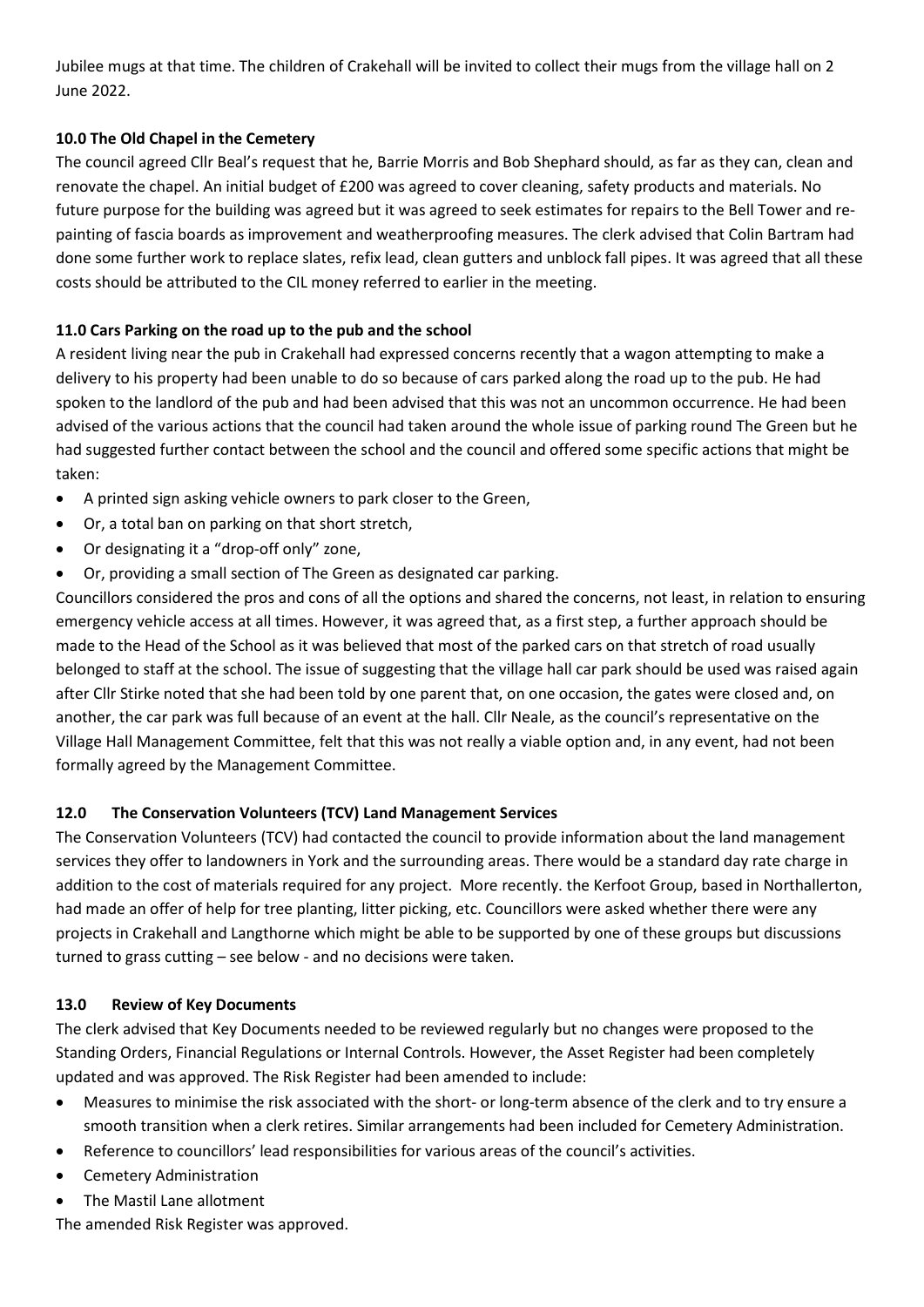# 14.0 Matters of Urgency (as agreed by the Chairman for matters raised before the meeting)

Grass Cutting – Councillors shared the concerns of residents about the performance of the contractor and agreed to make a formal complaint citing the relevant paragraphs in the Tender Specification document. Some councillors wondered if there may be some advantage in specifying a number of cuts within the contract in future but the disadvantages of this in terms of possible overpayments were also noted. It was agreed that a contingency was needed for the Jubilee weekend and Cllr Neale agreed to cut the grass on, at least part of, The Green, the following week. On related issues, it was agreed to remind the contractor of the need to cut all of the cemetery grounds and the full length of the bankside in Little Crakehall as a section near Mr Bell's house is often left uncut (despite a number of requests for it to be cut). It was also agreed to get a quote for cutting bushes near Mr Bell's house.

# 15.0 Any Other Business (for information only).

Christmas Tree – Rob Exelby had been in touch to say that Exelby Services will be happy to donate and supply this year's Christmas tree again and also happy to do this on an ongoing basis in the future. He asked if last year's tree was of a suitable size or whether a bigger one would be better. Councillors preferred a bigger one if possible. Post Painting – Once again Kay Dennis has volunteered to re-paint the posts round The Green.

#### 16.0 Date of Next Meeting

#### Wednesday 20 July 2022 at 7.30 pm.

#### 17.0 Insurance

Last year, following a review of the market, the council changed its insurers and entered into a new three-year agreement (at a very competitive rate) with Business Services at Community Action Suffolk Ltd. Unfortunately, CAS Ltd had recently advised that their insurers, Military Mutual, were pulling out of the council market and were unwilling to provide cover after current renewal dates, even if Long Term Undertakings were in place. CAS Ltd had secured a new provider, Ansvar, but their quotation for cover was considerably higher than last year. Accordingly, the clerk had sought an additional quote from BHIB who also provided a quote last year (but not from Zurich whose quote last year was already higher than the recent quote from CAS Ltd). After discussion it was agreed that to enter into a three-year agreement with BHIB on the terms offered.

#### 18.0 Payment of Honoraria

A payment of an honorarium in relation to Grass Cutting in Langthorne was agreed.

## 19.0 Honorary Burgess

The appointment of an Honorary Burgess was proposed by Cllr Shaw and agreed by all other councillors. Arrangements will be made for a certificate and a presentation.

Chris McGee Clerk to the Council May 2022

These are Draft Minutes until approved at the next Parish Council meeting.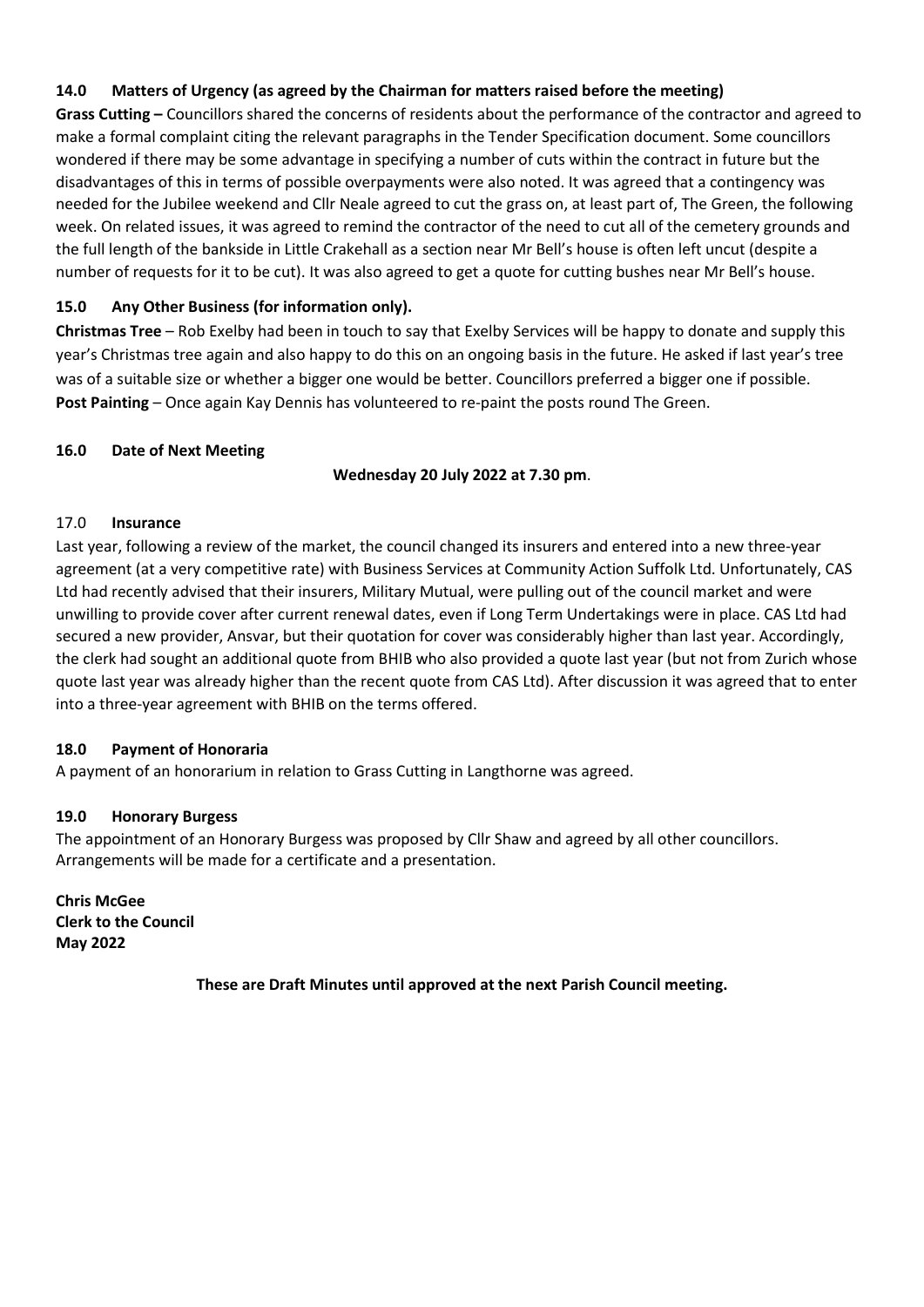

# Hambleton Command : Town and Parish Council Report

| Town or Parish         | Crakehall, Hackforth, Snape and Watlass |
|------------------------|-----------------------------------------|
| Report Completed By:   | 6782 Lees                               |
| Data Reporting Period: | April 2022                              |

# Crime and ASB Data

| Qualifier                    | No of Incidents |                |
|------------------------------|-----------------|----------------|
| Anti-social behaviour        | 0               |                |
| Auto crime                   | 0               |                |
| Burglary:                    | Commercial: 0   | Residential: 1 |
| <b>Criminal Damage</b>       | 0               |                |
| Theft (including from shops) | 4               |                |
| Violence Against the Person  | 0               |                |
| Other crimes including Drugs | 2               |                |
|                              |                 |                |
| <b>TOTAL THIS PERIOD</b>     | 7               |                |

# Door-to-door and courier fraud

## information from NYP Website

https://www.northyorkshire.police.uk/advice/advice-and-information/fa/fraud/personal-fraud/door-todoor-courier-fraud/

## Door-to-door scams

Many legitimate businesses sell products door-to-door; gas, electricity and water companies need to visit to read your meters; and charities will often call seeking donations. But fraudsters may also knock on your door to part you from your money, or get into your home to steal from you.

## Examples of door-to-door scams

Most door-to-door scams involve selling goods or services that are either not delivered or are very poor quality. You won't get value for money and you may get billed for work you didn't want or agree to.

Some scammers conduct surveys just to get your personal details or as a cover to sell you goods or services you don't want or need, such as roofing work or patio replacement.

Unscrupulous employees sometimes still act illegally even when selling a genuine product by a genuine business. If someone knocks at your front door claiming to be from a company, first check their ID. If you're not happy, don't let them in.

Never call the phone number on their ID card to check them out. Ask the salesperson to wait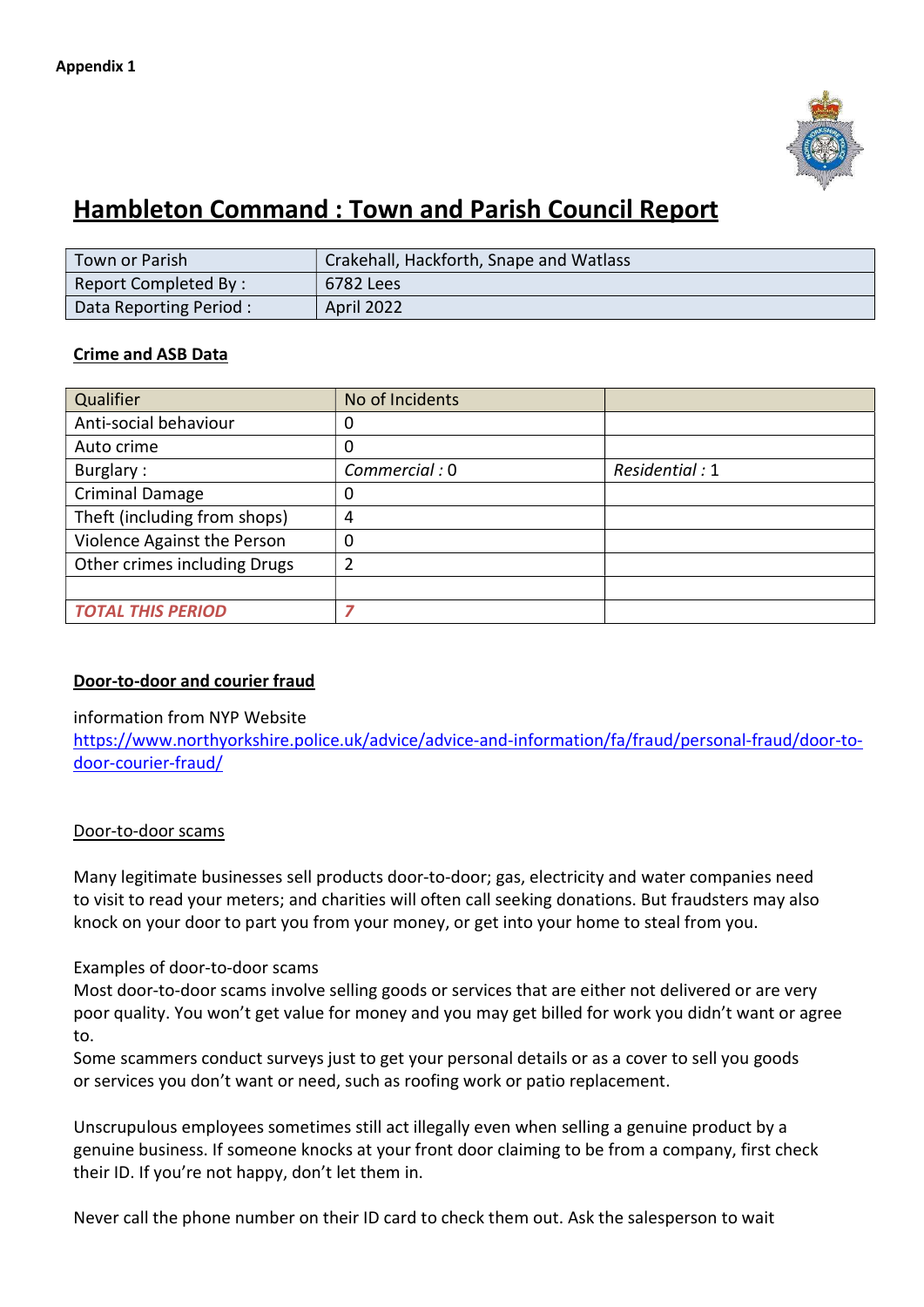outside, shut the door and find the company number on the internet. If they're genuine, they'll understand.